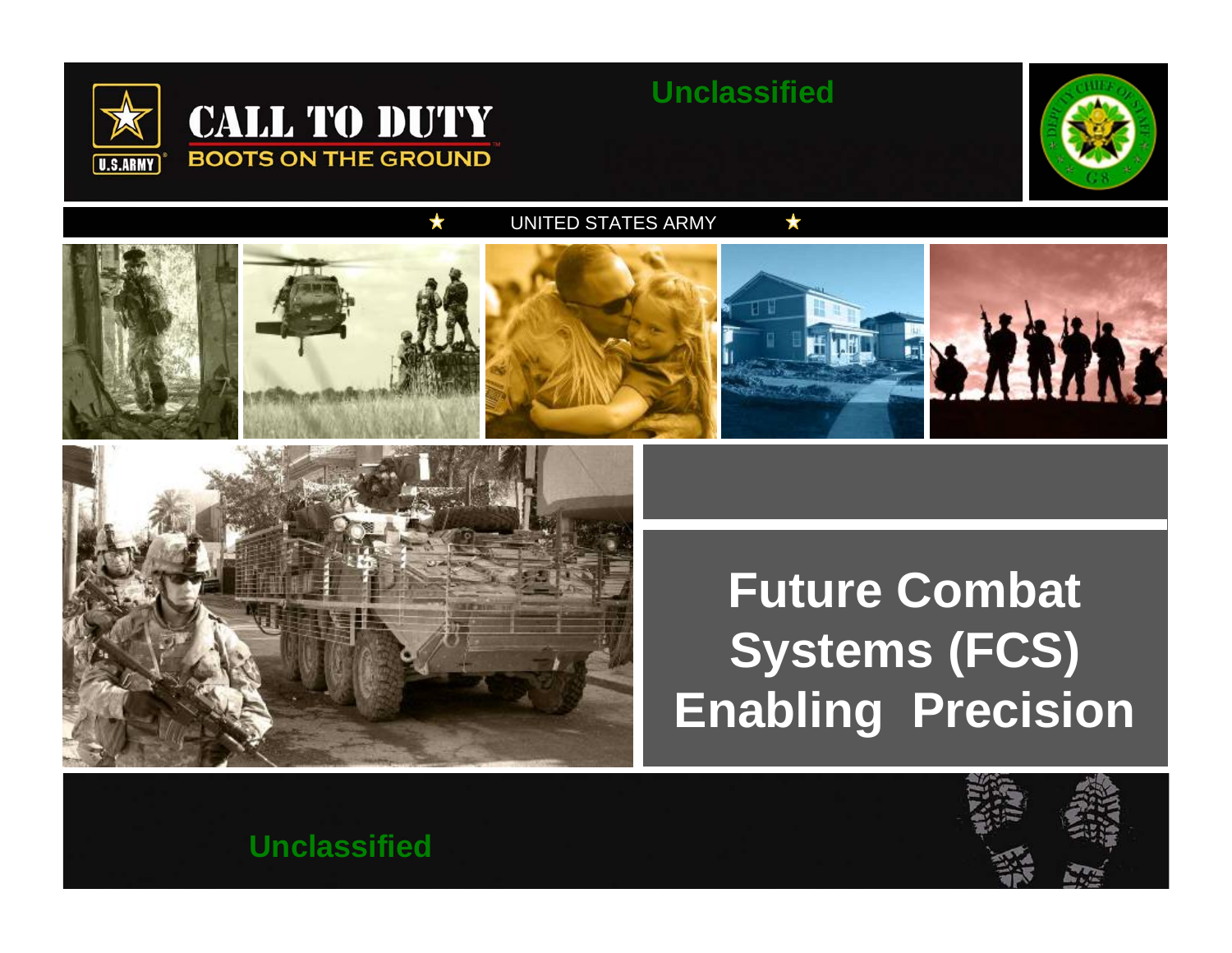#### **Critical Needs of the Army A Modernization Strategy That Provides:**

## **Network**

## **Precision Effects**

**Modern Platform**

## **Greatly Enhanced Capability in Precision Operations**



## **Sustained and Dominant Full Spectrum Landpower**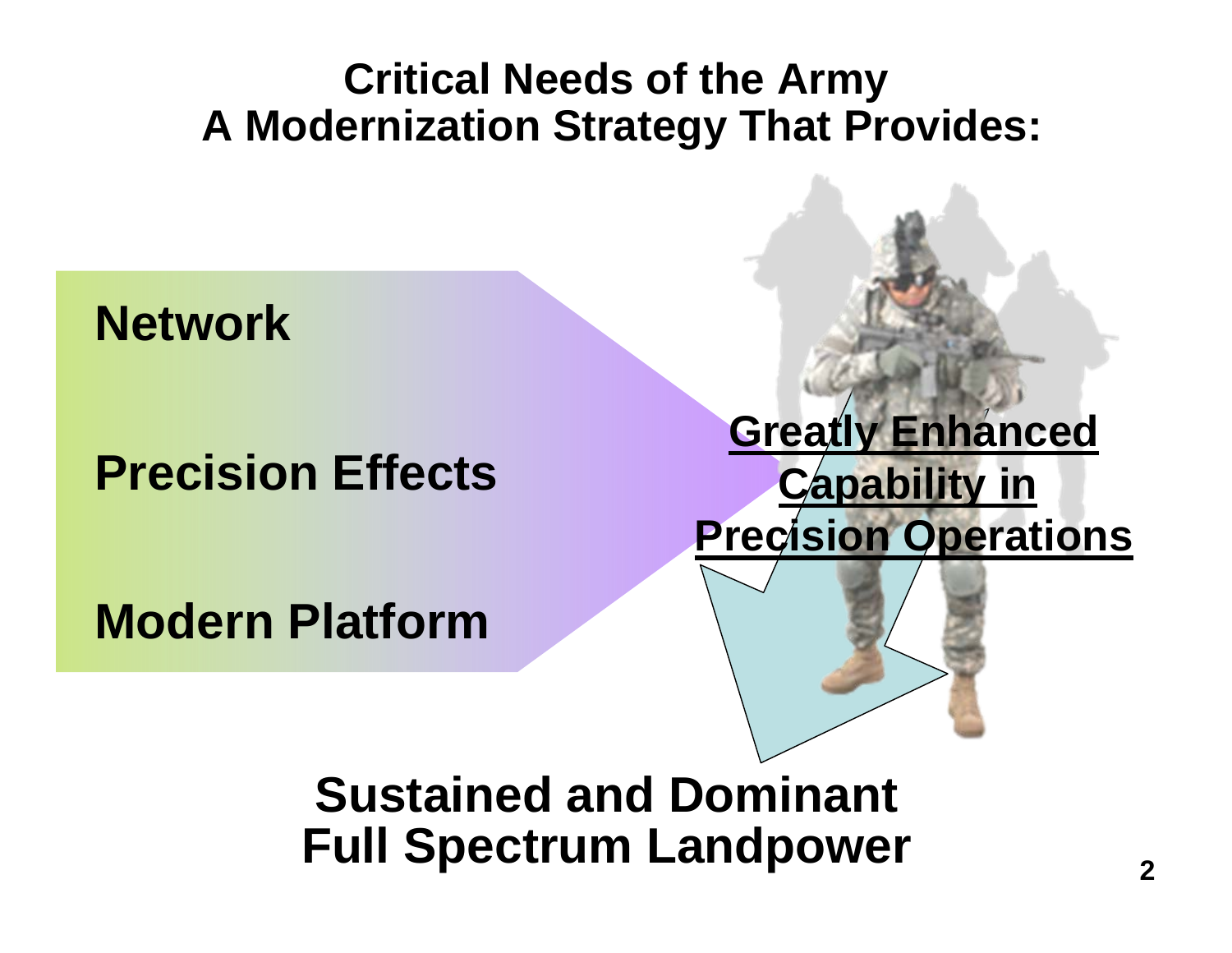#### **The Four Elements of the Army Modernization Strategy**

- •**Rapidly field the best new equipment to the current force.**
- • **Upgrade and modernize existing systems to ensure all Soldiers have the equipment they need, including:**
	- •**Soldiers as a System**
	- •**Armored Systems**
	- •**Tactical Wheeled Vehicles**
	- •**Aviation**
	- •**Patriot**
	- •**The Network**
- •**Incorporate new technologies derived Combat Systems research and development**
- •**Field the Future Combat Systems (FCS) Brigade Combat Teams.**

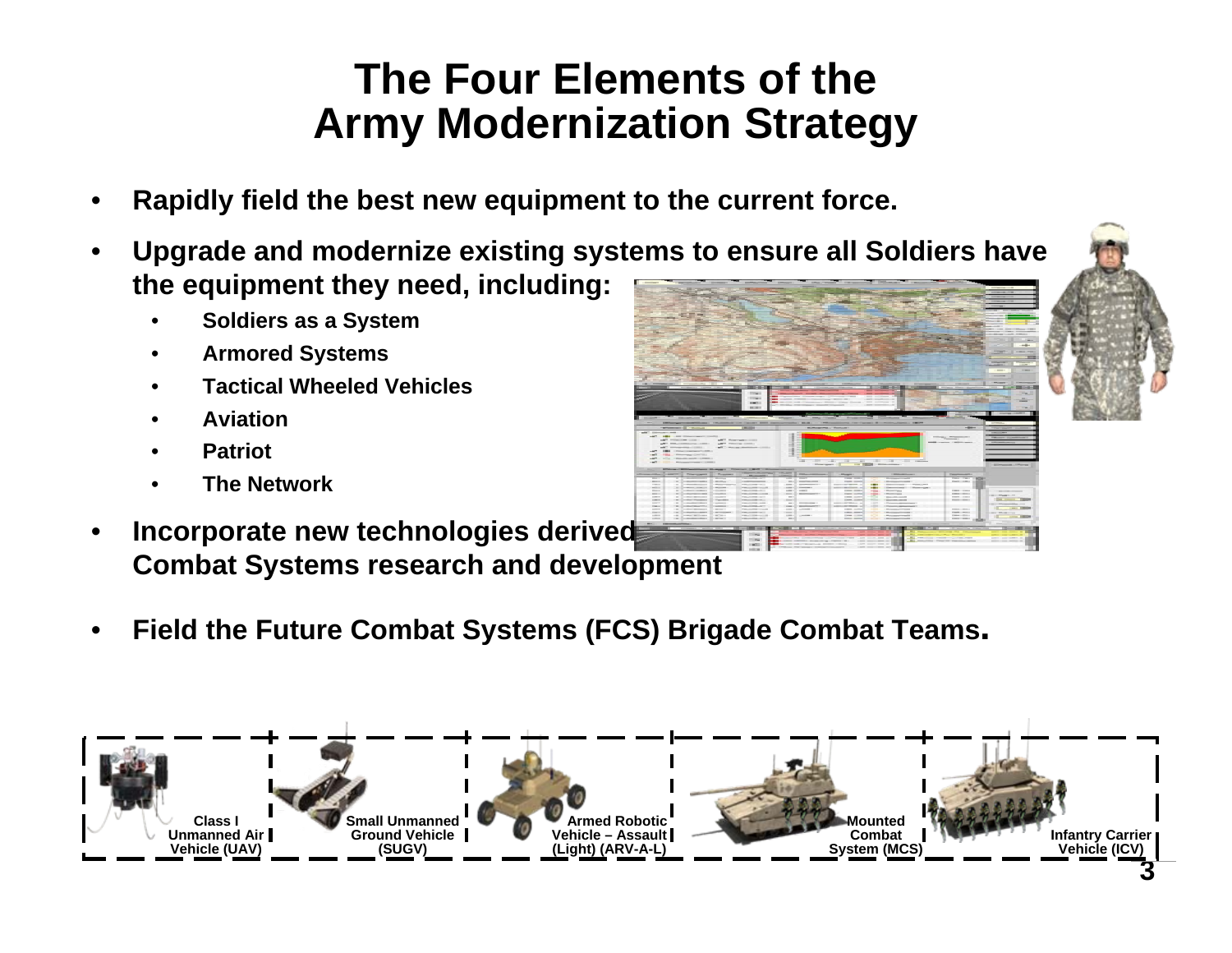

*Redundant, Scalable, and Tailorable On-the-Move Networks enable Situational Understanding to Focus Effects with Precision*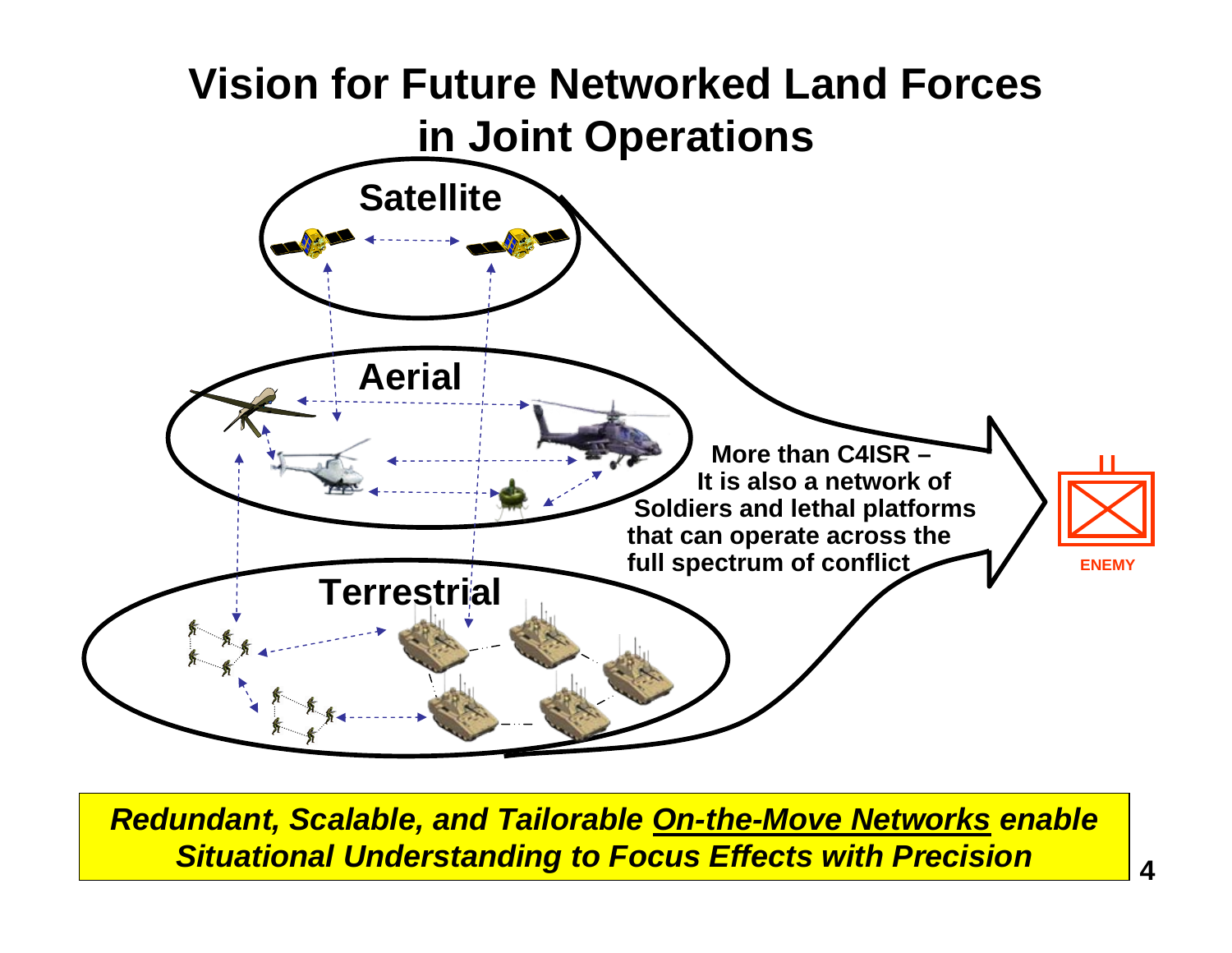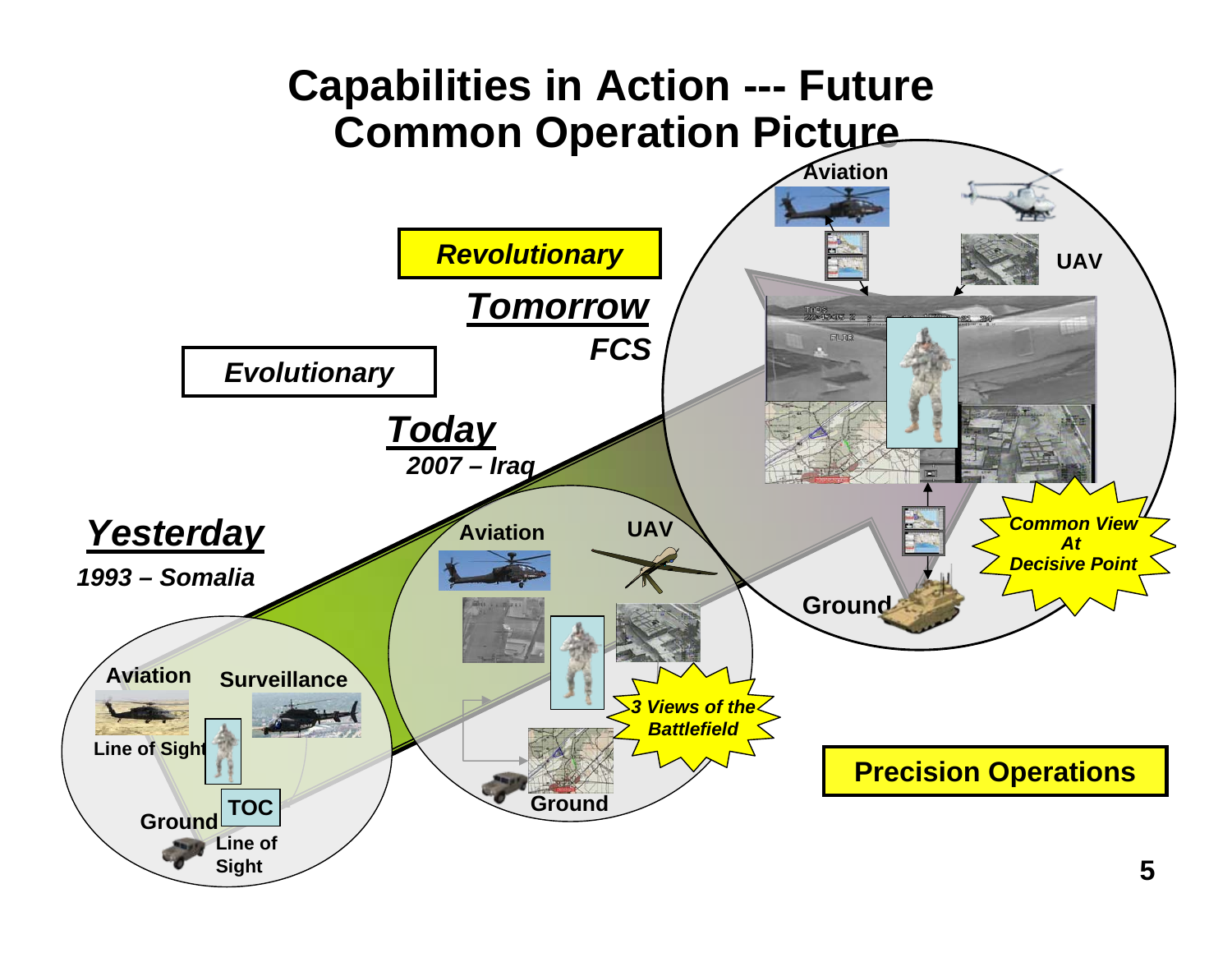#### **A Revolutionary Concept to Achieve Precision Effects**

*Detect – Shape – See!* 



*Networked Soldiers Engage the Enemy at a Distance And Close with the Enemy under Armor Protection Layer*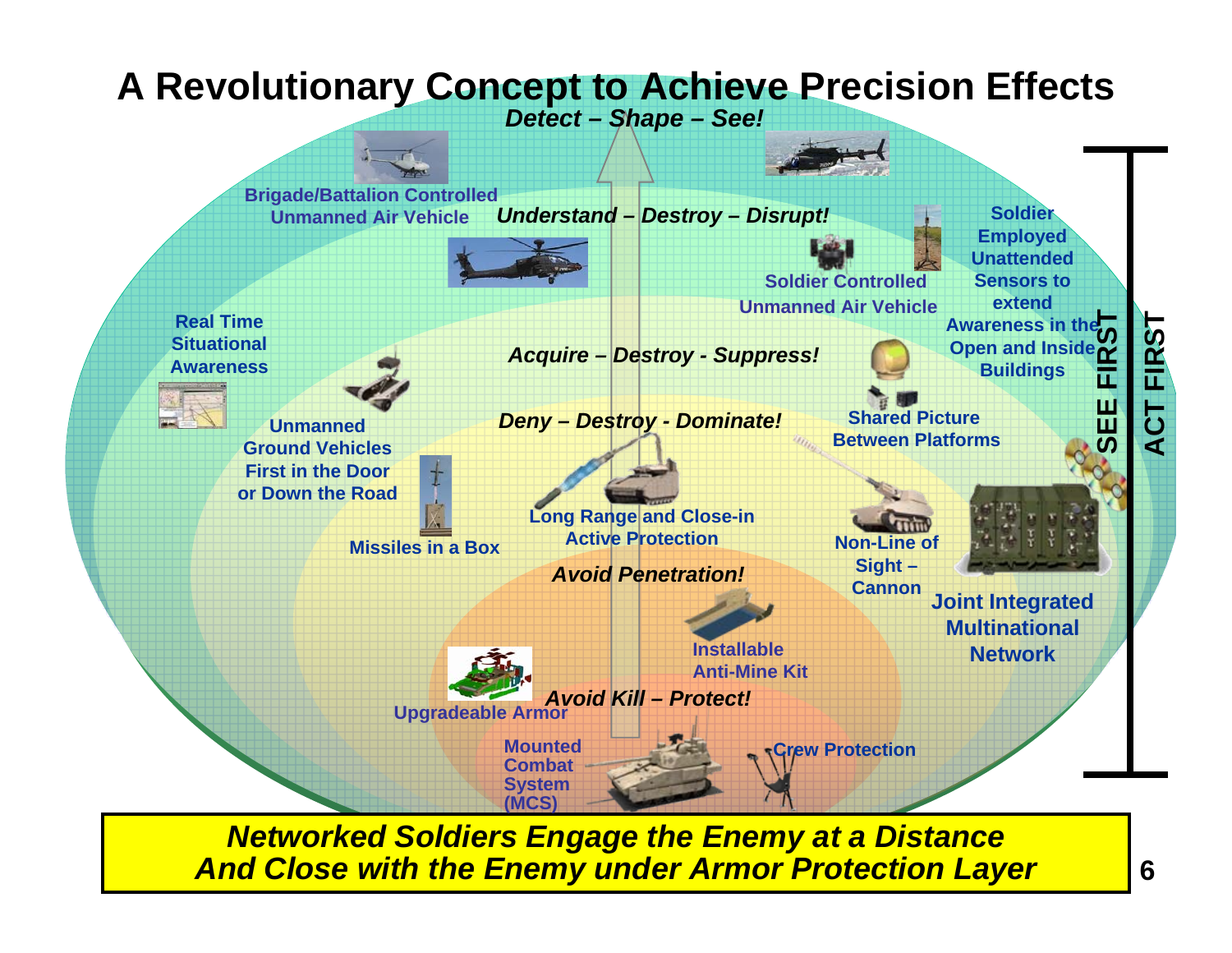## **FCS Brigade Combat Team Platforms**

#### **Communicate / See / Understand / Act**



*Greatly Enables and Protects the Soldier*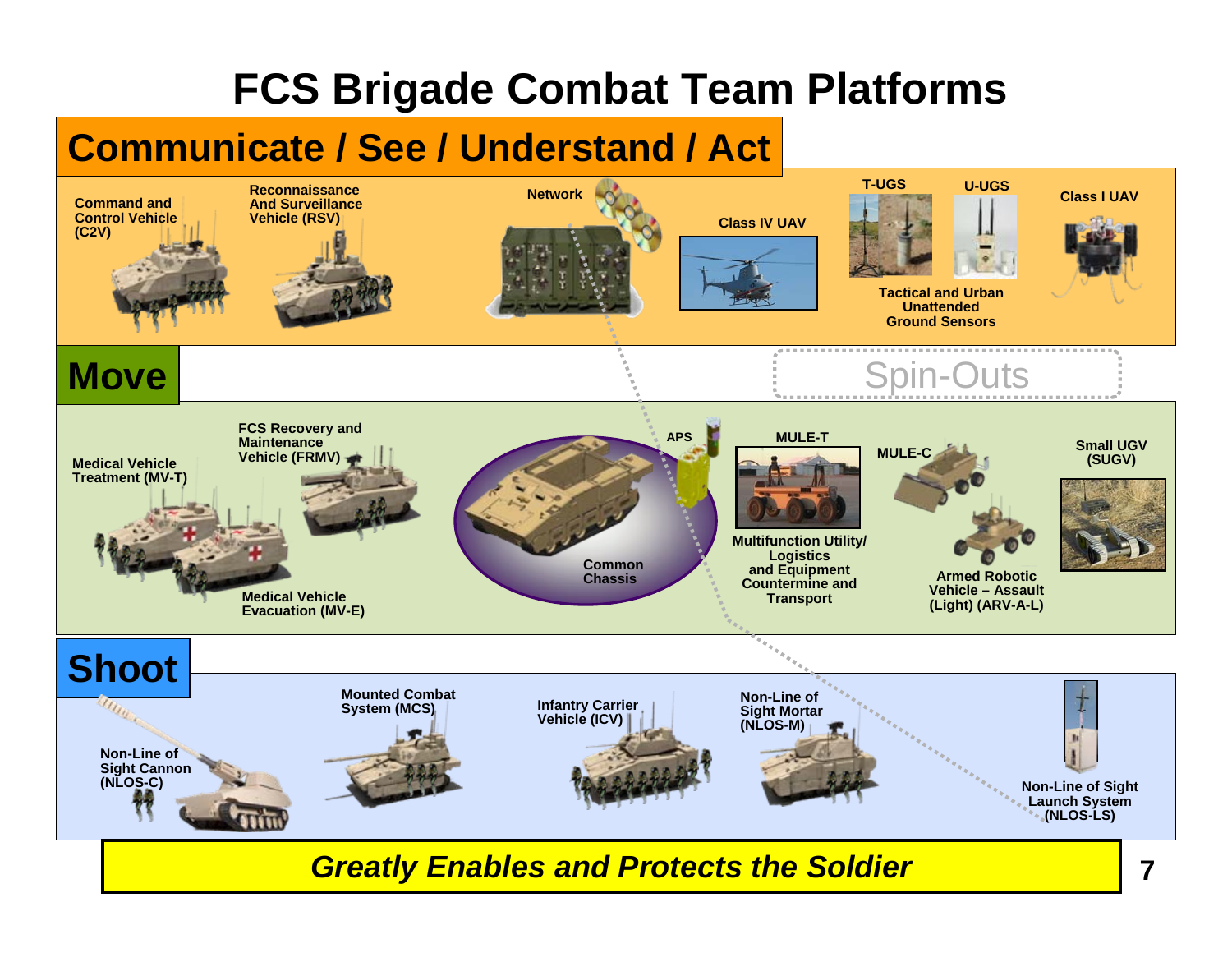#### **Army Force Generation With FCS Spin-out Capabilities in 2020**

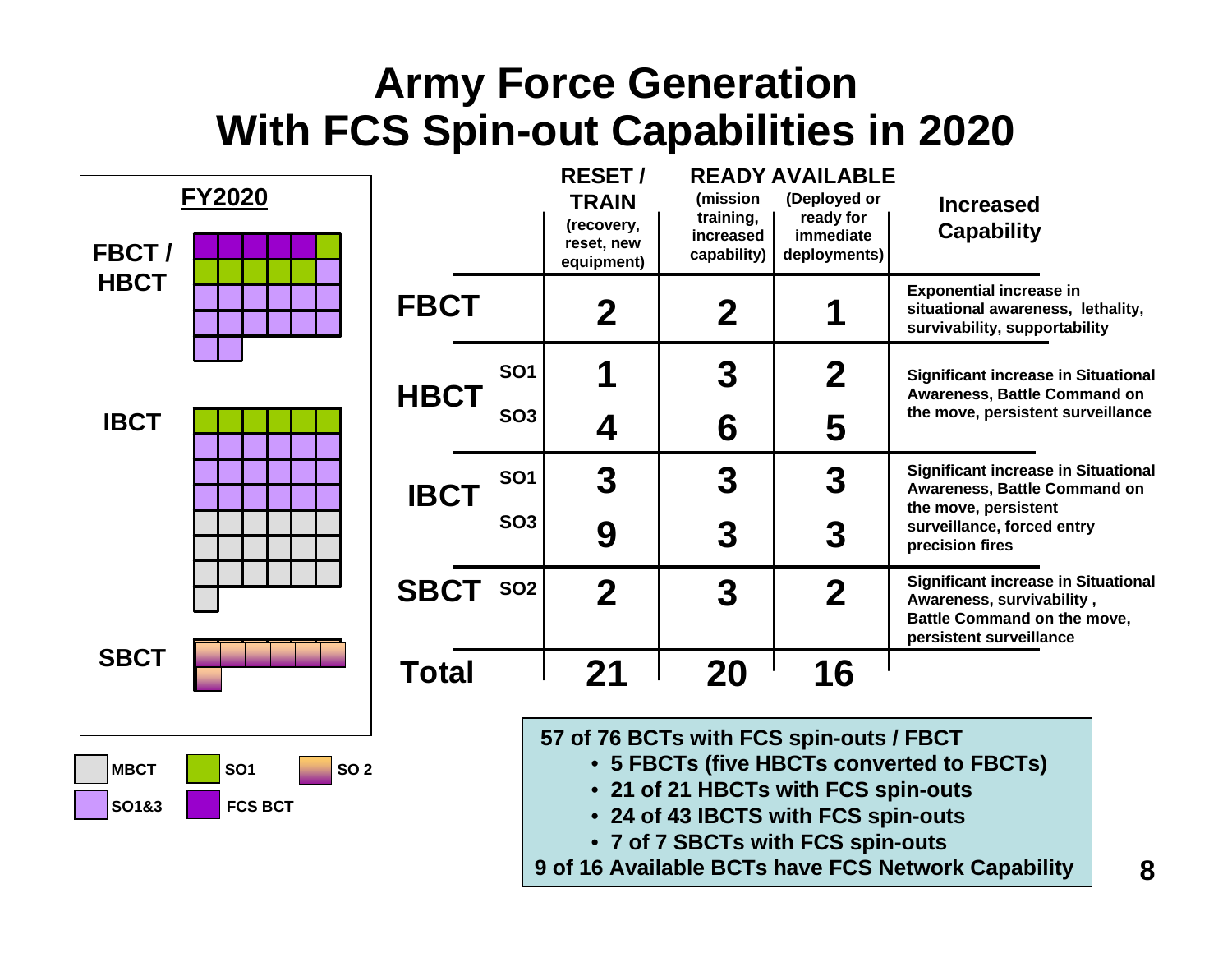## **BACK UP**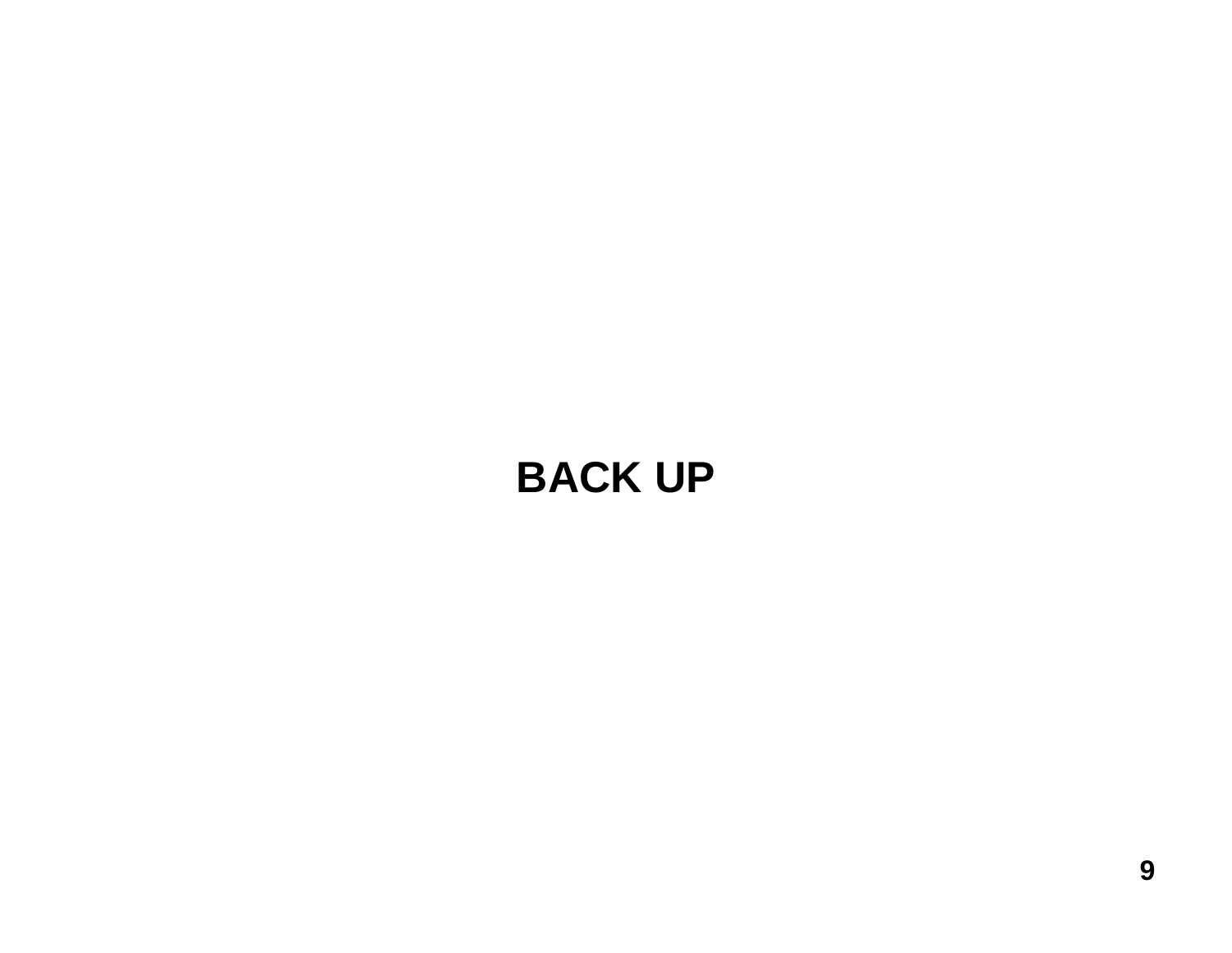| <b>Army Direct Fire Capability Comparison</b>               |                                           |                                                                                                                                                |                                                                                                                                                                                                                                                                                                  | <b>Brigade Combat Team (BCT)</b><br><b>Operational Comparison</b>           |                                                           |                                                           |                                                              |
|-------------------------------------------------------------|-------------------------------------------|------------------------------------------------------------------------------------------------------------------------------------------------|--------------------------------------------------------------------------------------------------------------------------------------------------------------------------------------------------------------------------------------------------------------------------------------------------|-----------------------------------------------------------------------------|-----------------------------------------------------------|-----------------------------------------------------------|--------------------------------------------------------------|
|                                                             | Transportability<br>and<br>Weight         | <b>Lethality (Kill</b><br>Capability)                                                                                                          | <b>Survivability</b>                                                                                                                                                                                                                                                                             | Unit<br><b>Type</b><br>Comparison<br>→<br>$\blacklozenge$ Criteria          | <b>Heavy</b><br><b>BCT</b><br>with Abrams                 | <b>FCS BCT</b><br>with Mounted<br>Combat<br><b>System</b> | <b>Stryker BCT</b><br>with Mobile<br><b>Gun System</b>       |
| <b>Abrams Tank</b>                                          | <b>Aircraft</b><br>1 per C-5              | • Dismounted<br>Enemy /<br><b>Bunkers</b><br>• Defeats heavy<br>armor with no<br>autoloader<br>• Only provides<br>Line of Sight<br>engagements | <b>Protection</b><br>• Passive Protection<br>Threat<br>• All Small Arms<br>• Rocket Propelled<br>grenades<br>• Indirect Fires<br>• Tanks<br>• Most Explosively<br><b>Formed Penetrators</b>                                                                                                      | <b>Capability Improvements</b>                                              |                                                           |                                                           |                                                              |
|                                                             |                                           |                                                                                                                                                |                                                                                                                                                                                                                                                                                                  | Soldiers                                                                    | 3876                                                      | 3219                                                      | 4087 *                                                       |
|                                                             | 1 per C-17                                |                                                                                                                                                |                                                                                                                                                                                                                                                                                                  | Self Sustaining (Hi<br>OPTEMPO)                                             | 24 hours                                                  | 72 hours                                                  | 72 hours                                                     |
|                                                             | Weight<br>70 Ton                          |                                                                                                                                                |                                                                                                                                                                                                                                                                                                  | <b>Wartime Vehicle</b><br>Availability                                      | < 90%                                                     | >95%                                                      | $>90\%$                                                      |
|                                                             |                                           |                                                                                                                                                |                                                                                                                                                                                                                                                                                                  | Infantryman in<br>Squads                                                    | 324 (8% of<br>HBCT)                                       | 702 (22% of<br>FCS BCT)                                   | 918 (23% of<br>SBCT)                                         |
| <b>Future Combat System</b><br><b>Mounted Combat System</b> | <b>Aircraft</b><br>3 per C-5<br>3 per C17 | • Dismounted<br>• Defeats heavy                                                                                                                | <b>Protection</b><br>Enemy / Bunker\$ • 360 Degree Active /<br>Passive Protection<br>• Networked Layered<br><b>Protection Strategy</b><br><b>Threats</b><br>• All Small Arms<br>• Rocket Propelled<br>grenades<br>• Indirect Fires<br>• Tanks<br>• Most Explosively<br><b>Formed Penetrators</b> | <b>Support Soldiers</b><br>(Based off Brigade<br><b>Support Battalions)</b> | 1186 (31% of<br>HBCT)                                     | 411 (13% of<br>FCS BCT)                                   | 724 (18% of<br>SBCT)<br>includes 103<br><b>CLS</b> civilians |
|                                                             | <b>Weight</b><br>27 Ton<br>Design         | armor with<br>$autoloader =$<br>reduced crew<br>• Provides                                                                                     |                                                                                                                                                                                                                                                                                                  | Average<br>maintenance man<br>hours per operating<br>hour                   | 1:2                                                       | 1:20                                                      | 1:10                                                         |
|                                                             |                                           | Beyond Line of<br><b>Sight Precision</b><br>engagements                                                                                        |                                                                                                                                                                                                                                                                                                  | <b>Revolutionary Improvements</b>                                           |                                                           |                                                           |                                                              |
|                                                             |                                           |                                                                                                                                                |                                                                                                                                                                                                                                                                                                  | Maintenance tasks<br>performed by crew<br>chief                             | 10%                                                       | 80%                                                       | 10% (with<br>CLS)                                            |
| <b>Stryker Mobile Gun System</b>                            | <b>Aircraft</b>                           | • Dismounted<br>Enemy / Bunkers                                                                                                                | <b>Protection</b><br>•Passive Protection                                                                                                                                                                                                                                                         | Platform health<br>status                                                   | Only vehicle<br>crew<br>understands                       | Visible thru<br>networked<br>logistics to<br>entire BCT   | Only vehicle<br>crew<br>understands                          |
|                                                             | 4 per C-5<br>3 per C-17                   | • Defeats light<br>armor / bunkers<br>$w/autoloader =$<br>reduced crew<br>• Only provides<br>Line of Sight<br>engagements                      | <b>Threat</b><br>• All Small Arms<br>• Rocket Propelled<br>grenades<br>• Indirect Fires<br>• Some Explosively<br><b>Formed Penetrators</b>                                                                                                                                                       | Power                                                                       | <b>Motors and</b><br>generator<br>(power<br>consumer)     | <b>Hybrid</b><br>electric<br>(power<br>generator)         | Motors and<br>generator<br>(power<br>consumer)               |
|                                                             | Weight<br>23 Ton                          |                                                                                                                                                |                                                                                                                                                                                                                                                                                                  | Training                                                                    | <b>Stand alone</b><br>simulators<br>(select<br>locations) | Embedded<br>training<br>(anywhere)                        | Stand alone<br>simulators<br>(select<br>locations)<br>1 N    |

#### \* Note: ( Plus 103 Contractor Logistics Support ( CLS))

**10**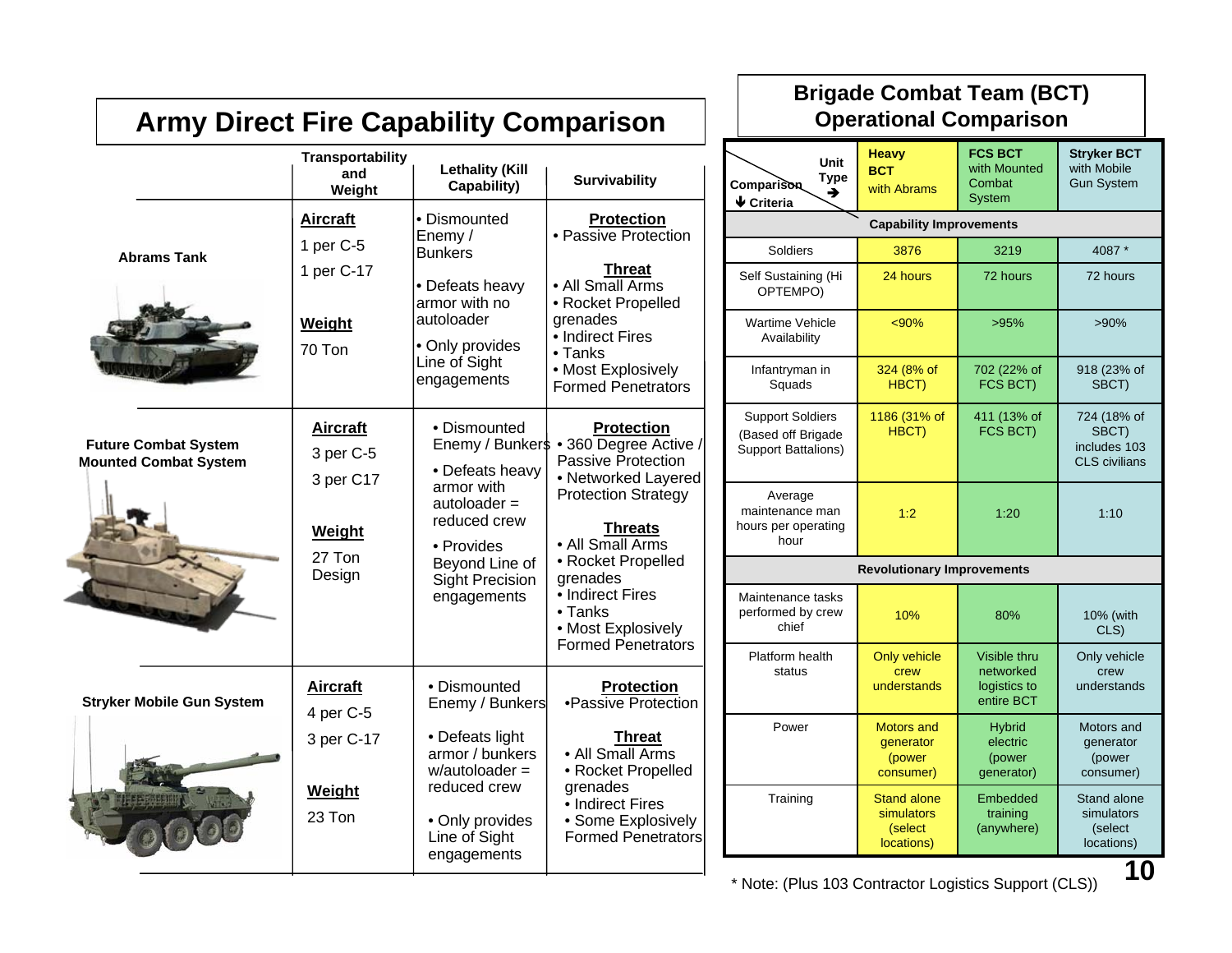## **Current vs Future Combat Teams**

|                                                     | <b>Heavy Modular BCT</b>                                         | <b>FCS BCT</b>                                                  |  |
|-----------------------------------------------------|------------------------------------------------------------------|-----------------------------------------------------------------|--|
| <b>Capability Improvements</b>                      |                                                                  |                                                                 |  |
| <b>Self Sustaining</b><br>(Hi OPTEMPO)              | 24 hours                                                         | <b>72 Hours</b>                                                 |  |
| <b>Wartime Vehicle Availability</b>                 | $90%$                                                            | >95%                                                            |  |
| <b>Infantrymen in Squads</b>                        | 324<br>(8% of HBCT)                                              | 702<br>(22% of FCS BCT)                                         |  |
| <b>Support Soldiers</b>                             | 1186<br>(31% of HBCT)                                            | 411<br>(13% of FCS BCT)                                         |  |
| Average maintenance man hours per<br>operating hour | 1 to 2                                                           | 1 to 20                                                         |  |
| <b>Revolutionary Improvements</b>                   |                                                                  |                                                                 |  |
| Maintenance tasks performed by crew chief           | 10%                                                              | 80%                                                             |  |
| <b>Platform Health Status</b>                       | <b>Only vehicle crew understands</b>                             | <b>Visible to entire Brigade</b><br>through networked logistics |  |
| <b>Power</b>                                        | <b>Motors and generators</b><br>(Power Consumer)                 | <b>Hybrid Electric</b><br>(Power Generator)                     |  |
| <b>Training</b>                                     | <b>Stand alone</b><br><b>Simulators (in select</b><br>locations) | <b>Embedded Training</b><br>(Anywhere)                          |  |